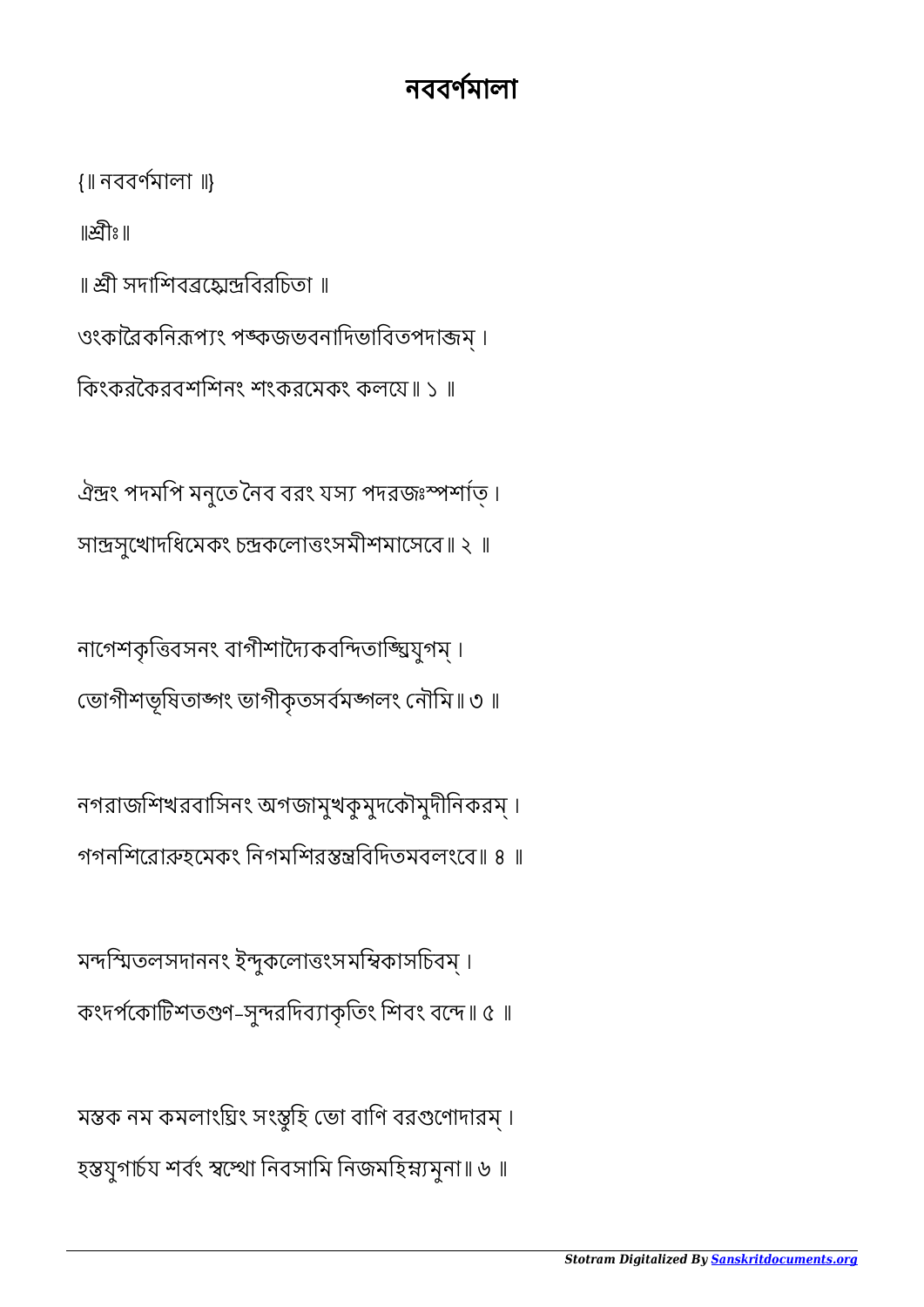ক্লিয়েক্ষণমতিকৃপযা সংনুতমহিমানমাগমশিরোভিঃ।

তং নৌমি পার্বতীশং পন্নগবরভূষণোজ্জ্বলকরাজম॥ ৭ ॥

বটিবটিপিনকটিনলযং কুিটলজটাঘিটতিহমকেরাদারম্ । কিটলিসতকরিটকৃিং িনিটলাকেমকমালংেব॥৯ ॥

বামাঙ্ককলিতকান্তং কামান্তকমাদিদৈবতং দান্তম্। ভূমানন্দঘনং তন্ধাম কিমপ্যন্তরান্তরং ভাতি॥ ১০ ॥

যদপাব্গিতাৎপ্ৰবোধাৎপদমলভেঽখণ্ডিতাত্মমাত্ৰমহম্। সদযং সাংবিশবং তং মদনাকমািদৈদবতং নৗিম॥ ১১ ॥

সৌস্নাতিকমমৃতজলৈঃ সুস্মিতবদনেন্দুসমুদিতদিগন্তম্। সংস্তৃতমমরগণৈস্তং নিস্তুলমহিমানমানতোহস্মি শিবম্॥ ১২ ॥

নববর্ণমালান্তুতিমেতামাদিদেশিকেন্দ্রস্য। ধারযতঃ স্যাদ্ভক্তিঃ সকলকলাবাপ্তিরথ পরা মৃক্তিঃ॥ ১৩ ॥

॥ ইতি শ্রী সদাশিবব্রহ্মেন্দ্রবিরচিতা নববর্ণমালা সংপূর্ণা॥

Endoded by N. Balasubramanian bbalu@satyam.net.in